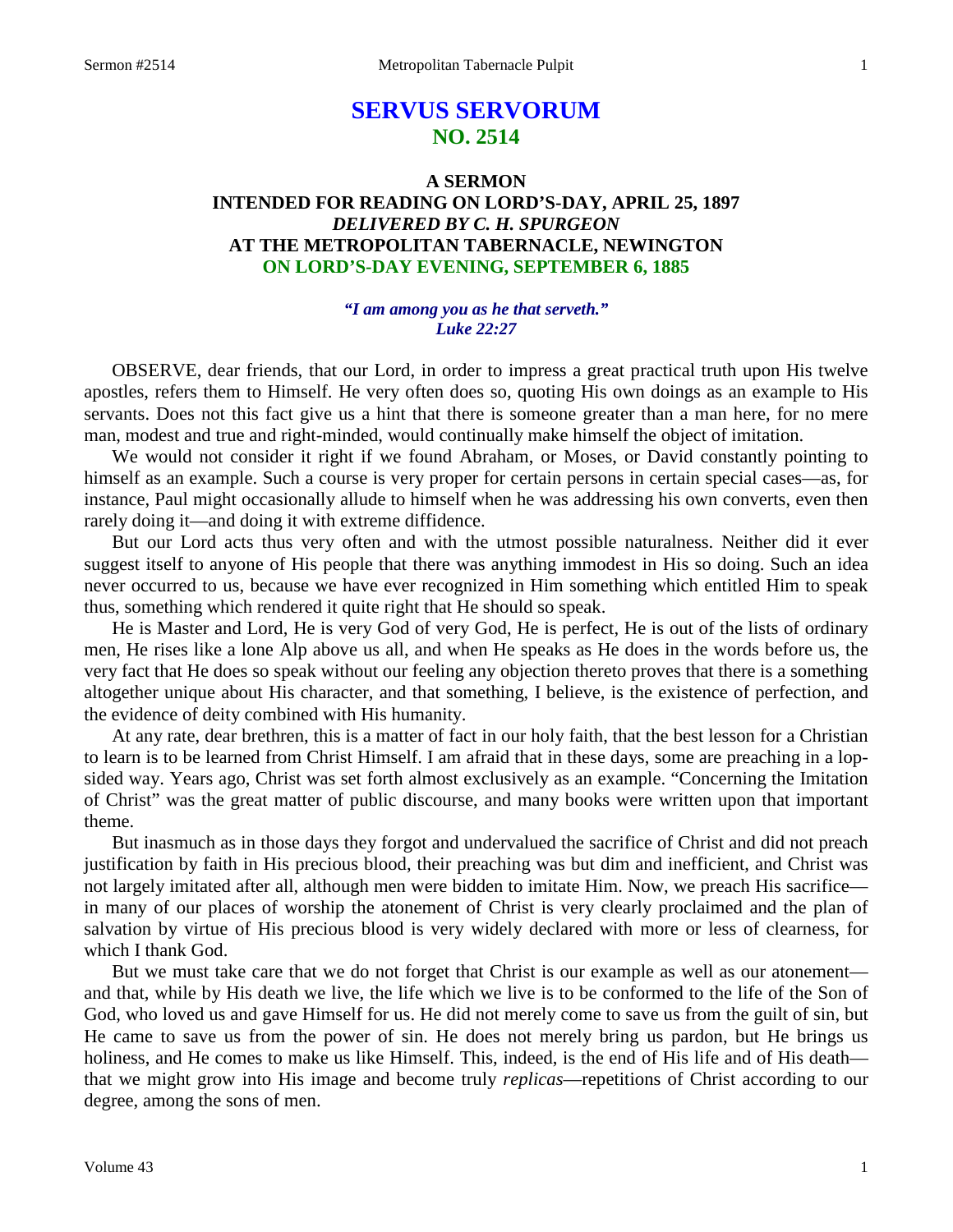I want, therefore to say to you who are Christ's people—As He has saved you, follow Him. If you are washed in His blood, be like Him. If, indeed, He is your Master and Lord, obey Him. In all that you do, ask yourselves this question, "What would Christ have done under these circumstances?" And then act according to the answer which God's Word and your own conscience give you. "As he is, so are we, also, in this world." And if we fulfill our destiny to the glory of God and the honor of our Redeemer, we shall make men see in our own proper persons what Christ was when He was here—"holy, harmless, undefiled, and separate from sinners."

Christ always does point us to Himself. If He bids us trust Him, He also bids us follow Him. If He bids us hope in Him, He bids us also obey Him, and be like Him. And they who will not have His holiness shall not have His atonement. If we do not care to be like Him, we cannot be saved by Him.

The particular evil at which our Lord aimed when He uttered the words of our text was the evil which is so common in the church, even down to the present day, that is, each man seeking to be somebody. We are all born great the first time—it is only when we are born the second time, born from above—that we come to be little.

When we were born the first time, we were so great that we were really nothing—but when we are born a second time, we are so little that we are everything in Christ. At first, self seeks to gain the mastery. It has a head that must wear the crown and feet that must be shod with silver slippers. Self will wear no sackcloth, it must be clad in silk at the very least. Self always exalts itself above all its fellows—it even pines after the throne of God, for self has the ambition of Lucifer and will never be satisfied, however high it mounts.

Now, our Savior wants, in His disciples, that self should be crushed, that all desire to be great should be quenched and that, instead of all of us wanting to be masters, we should see which of us can be servants. If we are as Christ was, we shall catch the spirit which made Him say, "I am among you as he that serveth."

**I.** To that point I bend all my strength just now, and first, I want to speak a little upon OUR LORD'S POSITION AMONGST HIS OWN FOLLOWERS—"I am among you as he that serveth."

The twelve apostles came together to the last supper. There was usually a servant or slave in the room to wash the feet of the guests, but there does not appear to have been such a person on that occasion. Peter did not offer, even John did not think of it, Thomas was probably considering who ought to do it, and Philip, the arithmetician of the apostles, was calculating how much water it might take—but nobody offered to do it.

Everybody's business, you know, is nobody's business, so nobody offered to wash anybody's feet. They had already taken their positions, reclining about the table. Then, without any suggestion from anybody else, the Master Himself rose from their midst, laid aside His garments, took a towel and girded Himself with it, poured water into a basin, and went from one to another, and washed their feet. After He had done that, and was again reclining with them, He said to them in effect, "I am among you as the slave, the domestic who does the most menial work. You see that I am." They could not contradict it, for He had actually and literally taken that position among them.

But dear friends, this act of our Lord's was no novelty. What He did literally that evening, He had been doing ever since they had formed a community. *He was always the servant of them all.* He was constantly looking out for their interests and laying Himself out to do them good. They did not come to Him to bring Him anything—they came to *receive* from Him. They did not come to teach Him, or even to comfort Him with their company. They all came for what they could get from Him—to learn the truth from His lips, some of them hoping to be led by Him to a kingdom which they did but dimly understand.

But they were all, as it were, sitting at a table all the time they were with Him, being fed with heavenly and spiritual food. And He was all the while their servant, washing their feet, bearing with their ill manners, sweetly correcting their mistakes, and ever patient notwithstanding their slowness of learning. He could truly say, not only of that supper night, but of His whole life, "I am among you as he that serveth."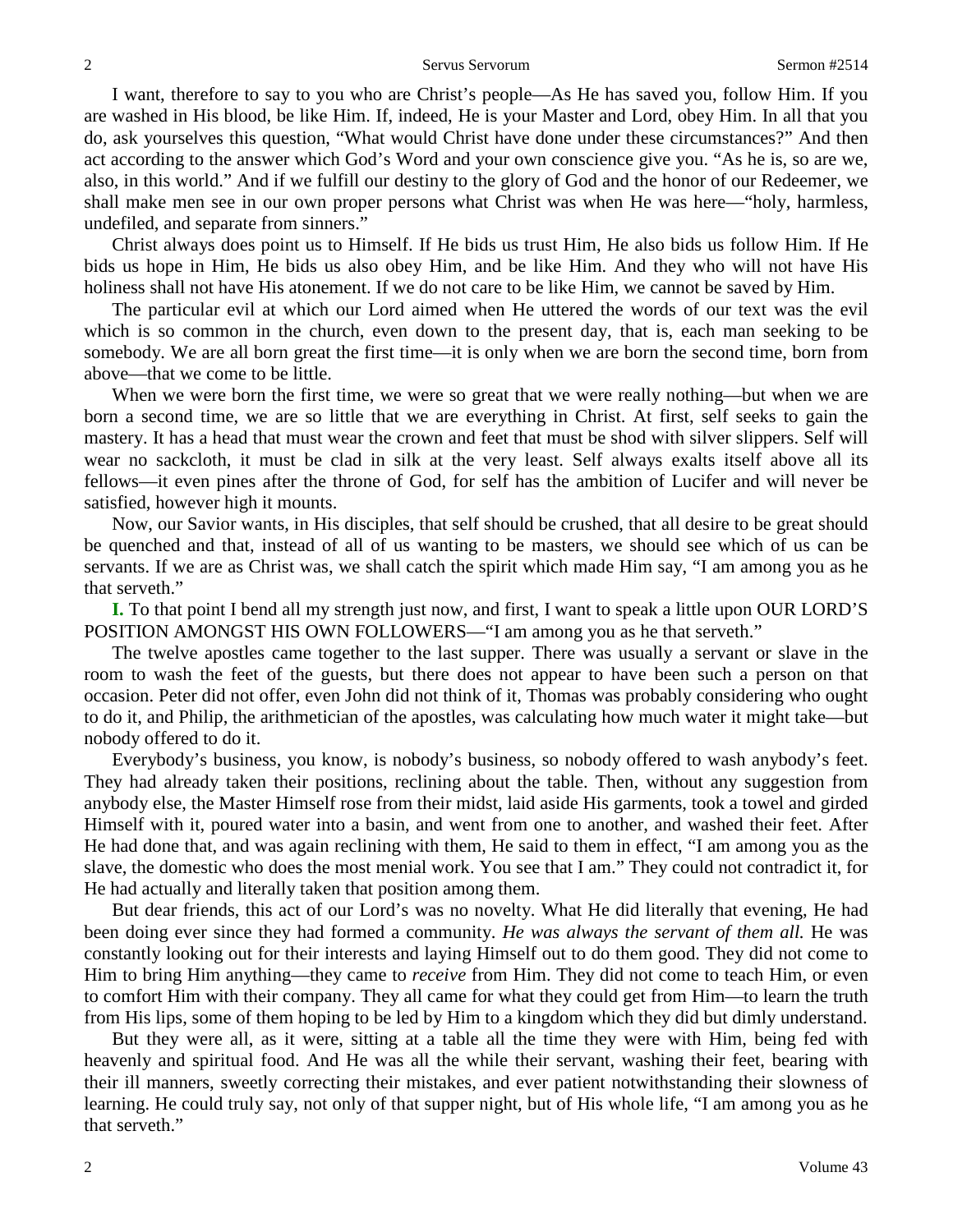#### Sermon #2514 Servus Servorum 3

When Christ thus spoke, He called Himself not merely a servant, one that serves, but specially *the*  servant—the deacon, the attendant, is really the word. "I am among you as the waiter. You are the gentlemen who sit at the table and I am the servant who waits upon you." Our Lord meant to remind the apostles by this act that He had always taken among them the very lowest place. He had never exercised any sort of domineering authority over them, He had never been exacting in His demands upon them, He had never sought His own comfort at their expense.

But He was ever meek and lowly in heart, and seeking their welfare rather than His own. There was not one of them but knew that this was true. He was less than the least among them, although He was greatest of them all. As the old writers used to say, He was *servus servorum,* the servant of servants.

A servant, you know, is one who has to care for other people. When she gets up in the morning, it is not her work to look to her own comfort. The true servant in the house glides along quietly, watching to see what can be done for the comfort of all the inmates. Such a person forgets herself, or himself, in thinking of others.

This is just what our Lord Jesus did—He never seems to have given Himself a thought, He was only thinking of the poor multitudes that gathered about Him, and of the sick folk that He could heal, and of the humble few that came into His more intimate acquaintance, and called Him Lord and Master. Wonderfully unselfish was He whose whole care was for others and who could truly say to His disciples, "I am among you as he that serveth."

A true servant ignores his own will. He does not do what he would like to do—he does what his master tells him to do. He is engaged as a servant and he lives as a servant, and obeys the will of him who has employed him. Was it not just so with our Lord in the whole course of His life? "I came not," He said, "to do mine own will, but the will of him that sent me."

From His childhood, He must be about His Father's business, and until His last hour, when He could say to His Father, "It is finished," He never had two businesses in hand. His one sole concern was to take upon Himself the form of a servant, to become obedient unto death, even the death of the cross. Beloved, I cannot imagine a better picture of a servant than the full-length portrait of Him who is truly Lord of all. "King of kings" is a title full of majesty, but "servant of servants" is the name which our Lord preferred when He was here below.

A servant is one who bears patiently all manner of hardness. Many servants have had to endure a great deal of hardship, sometimes also much misjudgment and harshness. But this blessed Servant of the Father bore cold, and nakedness, and hunger, and even death in His servitude. And though He was despised and rejected by the very men whose good He sought, though He was maltreated, maligned, and slandered, yet still He never turned aside even for self-defense. He held on in His holy and sacred course as servant of all.

I do not know how to put this truth as I should like to, but I want you to recognize that He who this day sits on the highest throne in glory amid a hierarchy of angels, adored of blood-redeemed spirits, was among us here below as the servant of His own servants. Your Blessed Lord, whose face outshines the sun at noon-day, whose eyes are as a flame of fire, who is this day Head over all things to His church your Lord, who shall shortly come with myriads of saints and angels to judge the world in righteousness, was, when He was here, nothing more than this—"he that serveth." That was His position.

**II.** I have entrenched upon what I meant to make the second subject of discourse, namely, THE WONDER OF THIS POSITION, for it is among the greatest of all wonders that Jesus, the Lord of all, should have become the servant of all.

Very briefly let me suggest to your minds that the marvel was all the greater as *He was Lord of all by nature and essence.* Our Lord Jesus was divine, He was "God over all, blessed for ever," "Son of the Highest," that eternal Word, without whom was not anything made that was made. Yet to His disciples He says, "I am among you as he that serveth."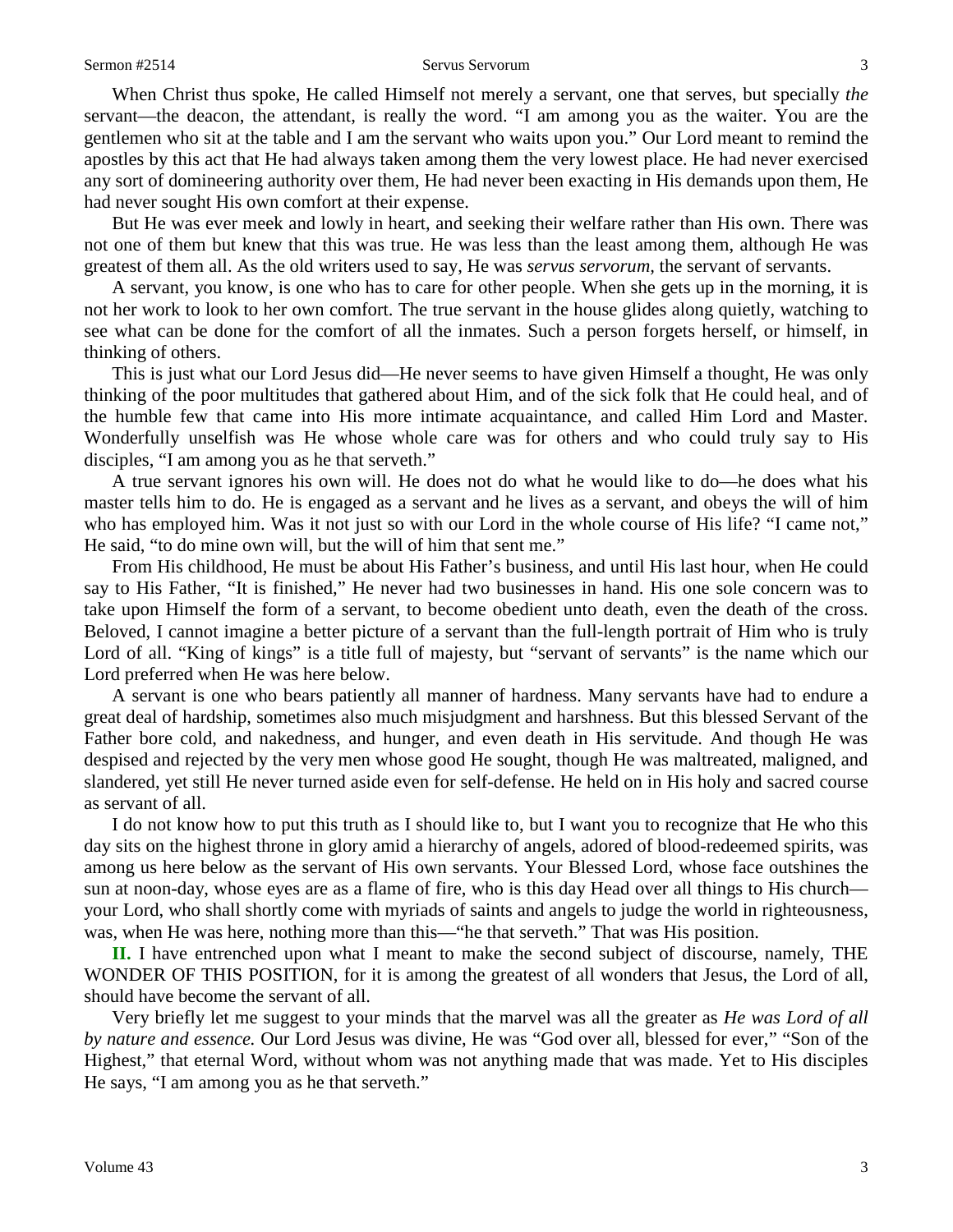"In the beginning was the Word, and the Word was with God, and the Word was God." "And the Word was made flesh, and dwelt among us (and we beheld his glory, the glory as of the only-begotten of the Father), full of grace and truth." Verily, it was a marvelous condescension on our Lord's part.

Remember, too, that *He was infinitely wise*. There was never another teacher like Christ, for He could answer every question and solve every difficulty. Those piercing eyes of His looked through every secret place and revealed the darkest mysteries of human life. Then, surely, they set Him on high in the church of His day, they made Him professor, they paid Him every homage. But did they? No. He said, "Though I am Rabboni, the Great Master, yet I am among you as he that serveth." Is this how you treat your wise men, O you gracious ones? Do you set them to wash the disciples' feet?

Recollect, also, that *He was immaculately pure and incomparably good*. There was never such another man among all the sons of men. There can never be another character so charming as His. All perfections meet in Him to make up one perfection. All the sweets of the highest morality and spirituality are blended in Him to make one perfect and essential sweet. Yet He is among us as the one that serves.

There was a certain preacher, who cried out in his sermon, "O virtue, if thou wert once embodied, and shouldst come down among mankind, all men would worship thee!" But see, here is virtue perfected and incarnate—and down among us serving as a servant. This is how man treats the perfect One—and it is a great wonder.

Besides that, *the Lord was our superlative Benefactor*. He was here simply to bless us. Eyes, lips, hands, feet—all scattered benedictions. He was a sun in the midst of human darkness, His every thought was a beam of light and comfort for mankind. Yet He could say, "I am among you as he that serveth." In order to be our Benefactor, He takes the very lowest place, and men were content to keep Him there, and let Him wash their feet. Oh, 'tis strange, 'tis passing strange, 'tis wonderful, yet true!

It is wonderful, too, that He should be a *servant among such poor creatures as they were*. I have heard of some who have been willing to wash the feet of saintly men, but these disciples were a band of poor sinners. I have heard of some who would have been willing to perform menial offices for great philosophers or men of high dignity. But these disciples were mainly a company of Galilean fishermen who had lately left their boats and nets, or peasants fresh from the soil of their fields, full of all the faults and infirmities natural to men of their class.

Yet our blessed Lord said to them, "I am among you—you fishermen, you countrymen, you povertystricken men—I am among you as he that serveth." O gracious Master, You were humble indeed and it did well become You! You seem, despite Your ineffable glory, to be quite at home when You are acting as slave to Peter and James and John, taking their soiled feet into Your pure hands and washing them clean.

**III.** Now, in the third place, let us inquire, WHAT IS THE EXPLANATION OF THIS WONDER?

Why did our Lord Jesus Christ, when He was amongst the twelve, take the place of Him that serves? Why did He, who was Lord of all, become servant of all?

First, *because He was so truly great.* The little man is always jealous lest he should be treated as little. The little selfish being tries to wriggle himself into notice somehow. He wants to be observed and then he wants to do something for which he may have a vote of thanks—and he would like it to be proposed in very special terms.

Do you expect *him* to wash any men's feet? Well, he might wash the feet of gentlemen, in a golden basin, with a crystal ewer, and rose water, and a damask napkin. Oh, yes, my lord would do it that way very prettily and think a great deal of his condescension! But actually to take the feet of poor men into his hands and to wash them—really to do some such service to those who need it—he could not manage that, he is so little that he could not rise to such a dignified position.

Brethren, it was because our Lord was so superlatively great that He could do little things, that He could stoop, and be lowly. It is in the nature of such a great heart as His to be willing to do any necessary thing for those whom it loves.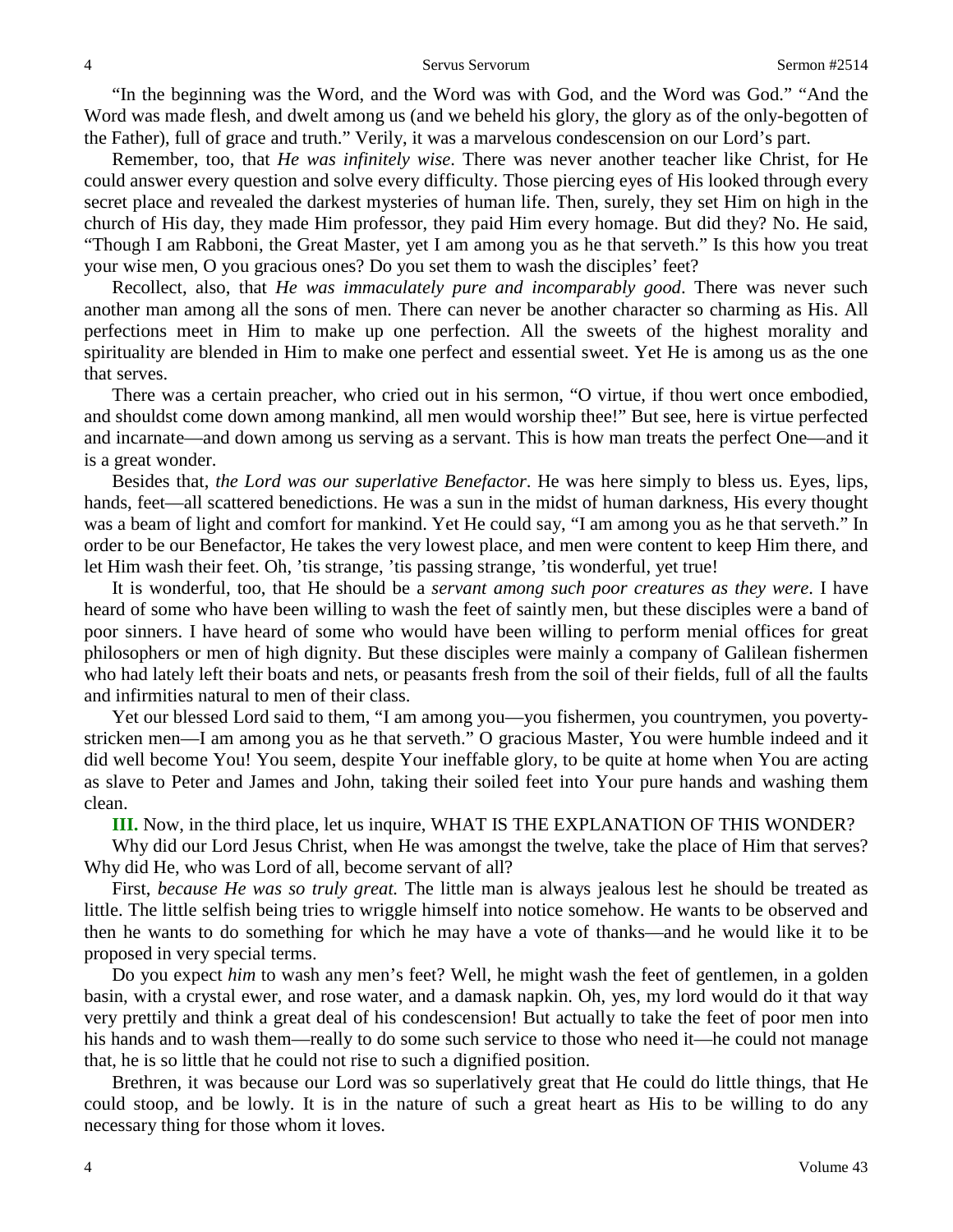But the second answer to the question is this. Our Lord was among men as one that serves *because He had such immeasurable love.* Love is always happiest when it can do something for its object. It is no toil for love to labor for that which it loves—it would be slavery to it to be withheld from so delicious an exercise.

Look at the mother with her child—with all the many trials she has with it—it is so dear that she counts it a relaxation rather than a bondage to take care of her own beloved offspring. And have you never known a loving woman sit by the bedside of her sick husband? The nights have been long and dreary, but she has not left him whose life was ebbing away.

The candle has burnt low and the daylight has peeped in through the blinds, but there she is sitting still, and unless she verily faints away through sheer exhaustion, you cannot get her from that sick room, for love holds her there, and keeps those weary eyelids from dropping down and makes her feel it to be a sad joy, a grief but a pleasure, to be near him whom she loves.

And our blessed Lord was so full of love to us that nothing seemed a stoop to Him. "For the joy that was set before him," the joy of blessing His people, "he endured the cross, despising the shame." "Will I wash their feet?" He seemed to say, "that is very little. I will wash them altogether in my heart's blood. I will bear their sins in My own body on the tree, and will be indeed among them as He that serveth to the fullness of a sacred service such as never was exhibited before or since."

It was love, it was wondrous love, excessive love, that would not let Him stay in heaven amid the splendors of His royalty, but made Him come to earth, amid the sorry surroundings of penury and grief, that He might save us.

**IV.** Now, lastly, I am coming to what I have been driving at all the while, and that is, THE IMITATION OF OUR LORD'S HUMILITY.

I suggest to you at once the power by which you shall learn to imitate your Lord. If you get His love in your hearts, you will ever long and wish to take up a position like His and be among your fellow Christians as one that serves.

If we are to imitate Christ, it will involve, dear friends, that we who are saved by Him should *joyfully undertake the very lowest service.* If there is a door to be kept, if there is a path to be swept, let us aspire to that dignity. If there is a class of men more degraded than another, let us wish to go to them. If there is a rank of women more fallen than another, let us pray and labor especially for them.

If there are any members of the church that are more neglected and despised than others, let us be most attentive to them. If there is somebody who really is quite a worry when we visit her, let us visit her. If there is a person who really is so exceedingly poor, and perhaps, so very dirty that it takes a good deal of self-denial to go and sit by her bedside when she is sick, let us go.

If we are to be like Christ, we shall all be eager for the lowest work, we shall all be seeking which can take the lowest place. If you want this pulpit, dear friends, you can have it if you can fill the position better than I do. But then, perhaps, you might not. But there will not be much competition for the lowest place. If you become a candidate for that position, you will get it. There are not likely to be too many applicants for the post, and by degrees one and another will edge out, so I recommend you, if you really want the place that Christ would have you take, that is, the very lowest position in the church of God, to go in for it, for you will get it.

You have all heard of David Brainerd, the great missionary to the Red Indians. He was seen, one day, lying in his hut, teaching a little Red Indian child to say, "a, b, c." Somebody said, "What, is this David Brainerd teaching that little dunce his letters?" "Yes," he said, "I have prayed God that, as long as I live, I might be useful. And now I am too weak to preach, I am too feeble to do anything else but just teach this little child the alphabet. And I shall keep on doing something for my Master till I die."

So, dear friend, if you cannot teach the thousands, teach two or three. If you could not even venture on two or three, yet teach your own child, or look after somebody else's child, some gutter child, some Arab of the street. Be as your Master would have you be, "as he that serveth," by seeking to fill the very lowest office in His church.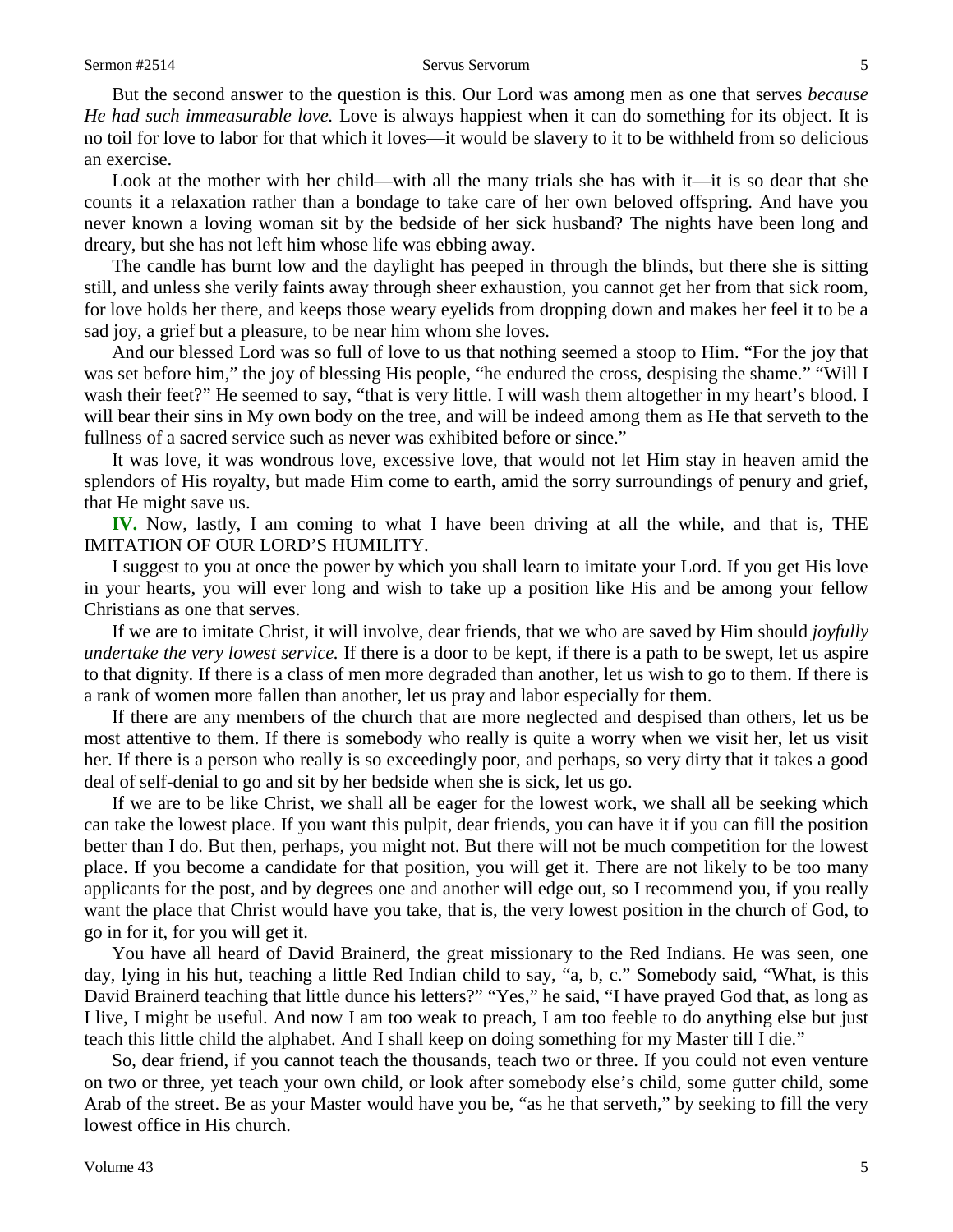Show the same spirit, also, in being *at all times lowly in your esteem of yourself.* You know the gentleman who is always being insulted, I know him very well, indeed—you could not wink an eye at him but you would insult him. He has a very thin skin—you must mind how you think when you are near him—he is always being treated in a disrespectful manner. Nobody ever seems to treat him as he ought to be treated in the place where he now is.

If he were to get among people of greater sense and better education, he says that there he should be respected. I almost wish he would go—still, I must not say so, because, perhaps, we can mend him if we let him stay and all of us seek to do him good. But brethren, do not any of you be of that character, but be among those sensible persons of whom a disrespectful thing could not be said because they would not treat it as disrespectful.

Some time ago a man said a very unkind and untrue thing of me, and I felt quite pleased because I thought that, if he had known me better, he might have said something worse. But I was quite satisfied to take the bad thing as it was. I never told anybody about it and I do not intend to, for it really did not trouble me at all. As far as I remember, I slept as long that night as I had done before.

There is no use in believing that you are such an important person that the wind must not blow on you, because the wind *will* blow on you, and the world is, as a rule, regardless of assumed dignity. Do you not find it so? Well, suppose that we do not have any dignity, suppose that we each one say, "I am among you as he that serves. Now, then, find as much fault as you please."

In wet weather, one of the most useful things in a house is the doormat—and a doormat never complains of persons wiping their boots on it—because it was put there for that very purpose. And if you are quite willing to let people wipe their dirty boots on you, you will come to feel, "What a capital mat I am! How beautifully that man cleaned his boots on me just now! He found great fault with me, but he was not finding fault with somebody else just then. It did not hurt me and it might have hurt somebody else, so I am doing good service in bearing what, after all, does not so much offend me now I have brought my mind to it." So, have a lowly estimate of yourself, for then you will be like Christ, who said, "I am among you as he that serveth."

Furthermore, brethren, may I earnestly inculcate upon Christians that we should *always be seeking to do good to others,* for that is what Christ meant. He made His disciples recline at the table, but He waited on them. It was His high office to be the lowest among them. Now, Christian people, look out for opportunities of doing good to others.

"I do not know," says one, "that I get much good out of the church." But that is not the point. The question for you to ask is, "How much good have I done to the church?" for after all, our being here is not with a view of getting so much out of it, but putting so much into it. The Christian man's way of living is by giving out, for he realizes that "it is more blessed to give than to receive."

If you really want to serve somebody, there is a wide field open to you. You need not go to Africa to do it. You can stop in your own house and serve somebody there. It seems to me that a Christian should be trying from morning to night what he can do to bless other people for their good. It should be the mother's ambition to make the children happy and to train them for Christ.

It should be the father's wish that all under his care in the house should enjoy being at home and should think that there never was such a home as he makes. It should be the girl's wish that brothers and sisters at home should be glad to think that Mary is there, for she is quite a light in the house. And the brother should make it his joy to do everything that can minister to the comfort of his mother and sisters. In fact, this is the point wherein Christians would carry Christianity on to a greater triumph—if they each one sought the good of others.

But some are so grumpy, so snappy, that they cannot do even a good thing without doing it badly. If they do you a favor, you feel that it is just the same as if they had offended you. Let it not be so with us, dear friends. Let us seek to exhibit an amiable, gracious, loving spirit—not by pretending to have it—but by really loving others and desiring their present, their future, and their eternal welfare. This is what Jesus did when He said, "I am among you as he that serveth." Let us do the same as far as in us lies.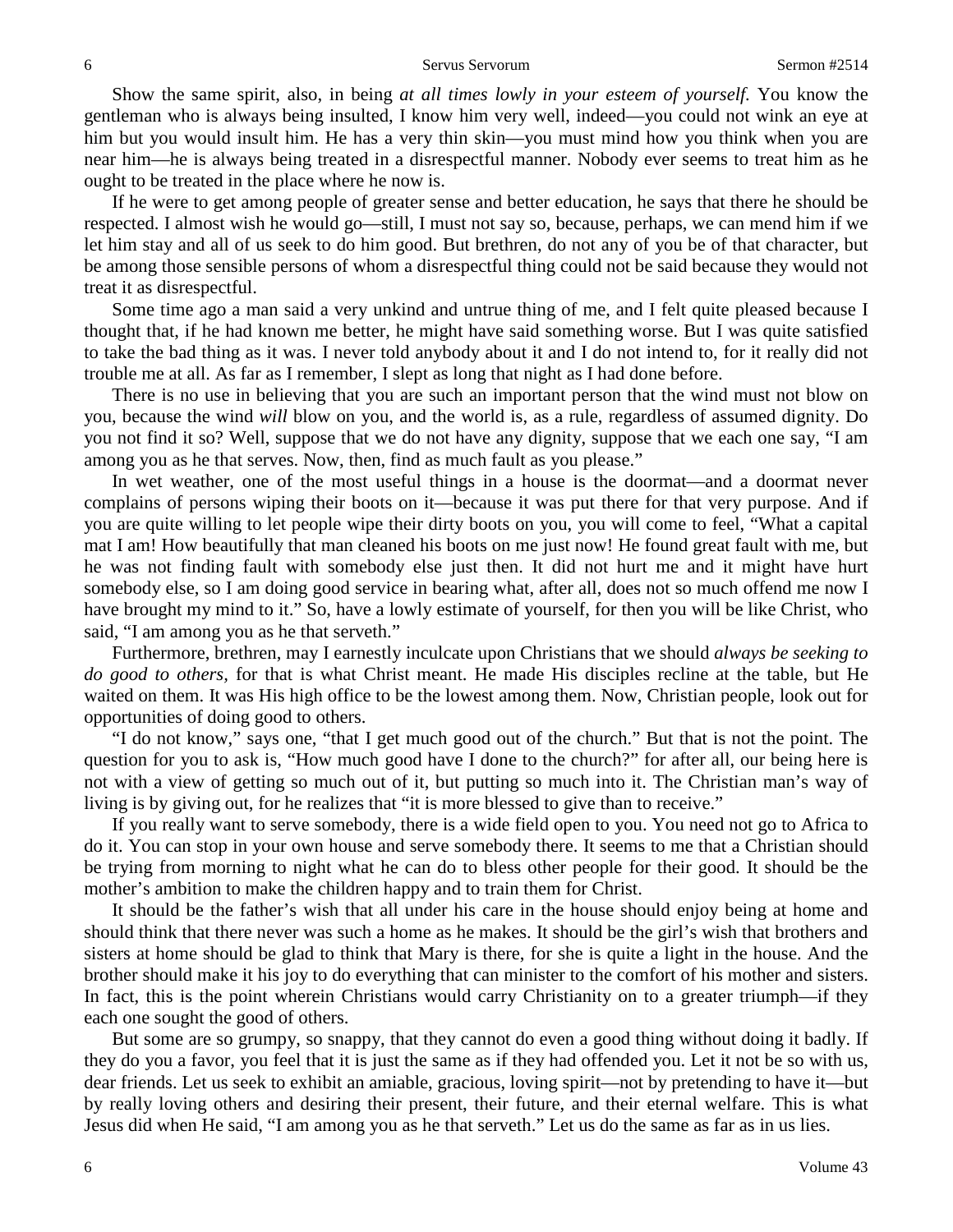#### Sermon #2514 Servus Servorum 7

In a word, dear brethren, let us imitate our Lord Jesus Christ in being willing to bear and forbear even to the end. The true Christian is the man who, when he is reviled, reviles not again—when he is falsely accused, scarcely thinks it worth his while to answer—who often foregoes his rights—and is willing so to do—who is not for self, not even for justice to himself, but is willing to bear and suffer wrong rather than inflict wrong.

Someone, perhaps, says that I am teaching you hard lessons. Yes, but if you are the children of the Lord Jesus Christ, this is the kind of lesson that you will love and try to practice. And as you become proficient in it, there will be a peculiar sweetness stealing into your spirit. I pray God that we may have the mind of Christ, that we "may be blameless and harmless, the sons of God, without rebuke, in the midst of a crooked and perverse nation."

If any treat you ill, love them all the more. If they make you angry, try to get over it as quickly as possible. "Let not the sun go down upon your wrath." Pay them off the next day by doing them some kindness which you would not have done if they had not treated you badly. Always try to speak as well of everybody as you can. When you hear anything against them, cut it in halves—and cut each half into two more halves—and then throw all away as if you had never heard it.

Go through the world with the full conviction that there are some good people in it and that if there are not, it is time that you should be one and should help to increase the number by exhibiting a holy, humble, gentle, gracious spirit. If you have this mind in you, your Lord will be glorified and men will say, "Is this a Christian? Then let me be a Christian, too."

God help you to do so, for Christ's sake! Amen.

## **EXPOSITION BY C. H. SPURGEON**

### *LUKE 22:1-39*

**Verses 1-2.** *Now the feast of unleavened bread drew nigh, which is called the Passover. And the chief priests and scribes sought how they might kill him; for they feared the people.* 

Dastardly fear often drives men to the greatest crimes. He who is not brave enough to be master of his own spirit and to follow the dictates of his own conscience may do, ere long, he little knows what. Because of the fear of the people, the chief priests and scribes were driven to compass the death of Christ by craft and to bring Him to His death by the cruel betrayal of Judas, one of His own apostles.

**3-6.** *Then entered Satan into Judas surnamed Iscariot, being of the number of the twelve. And he went his way, and communed with the chief priests and captains, how he might betray him unto them. And they were glad, and covenanted to give him money. And he promised, and sought opportunity to betray him unto them in the absence of the multitude.*

Was it not a sad thing that the betrayer of Christ should be one of the twelve? Yet deeply trying as it must have been to the heart of Christ, there is something useful about even that horrible transaction. It says to all the professing church of Christ, and it says to us who claim to be Christ's followers, "Do not think yourselves safe because you are in the visible church. Do not imagine that even holding the highest office in the church can prevent you from committing the basest crime. Nay, for here is one of the twelve apostles, yet he betrays his Master.

Sometimes we have found this betrayal to be a source of comfort. I have myself desired, in receiving members into the church, to be very careful if possible only to receive good men and true. Yet, though pastors and elders of the church may exercise the strictest watch, some of the worst of men will manage to get in.

When that is the case, we say to ourselves, "No new thing has happened to us, for such a sinner as this marred the church from the very beginning." Here is Judas, when Christ Himself is the Pastor, when the twelve apostles make up the main body of the church, here is Judas, one of the twelve, ready to betray his Master for the paltry bribe of thirty pieces of silver, just the price of a slave.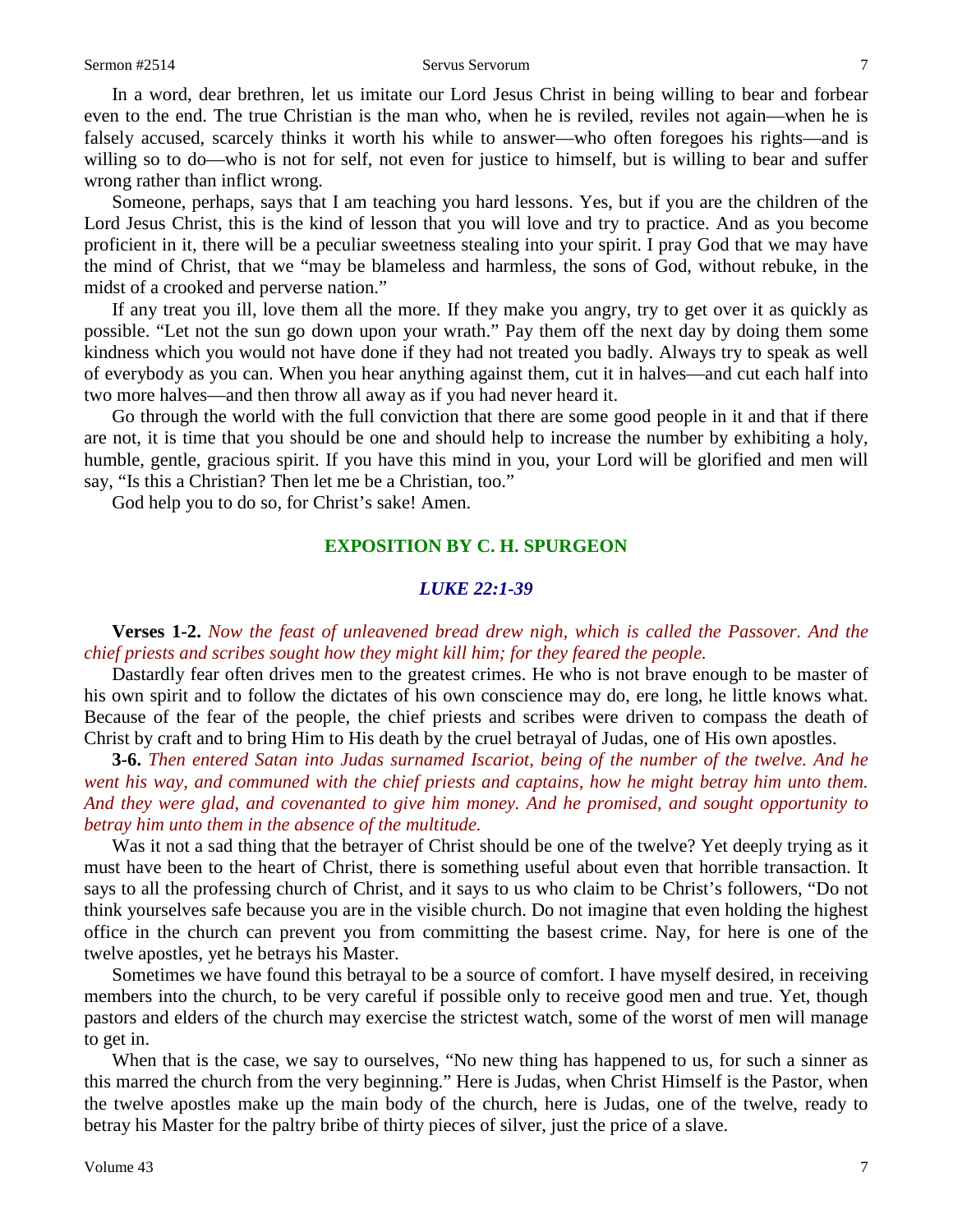Yes, we might have been put out of heart in building up the church of God if it had not been for this sad but truthful narrative concerning Judas and his betrayal of our Lord.

**7-8.** *Then came the day of unleavened bread, when the passover must be killed. And he sent Peter and John, saying, Go and prepare us the passover, that we may eat.* 

Notice how carefully our Lord respected the ordinances of that dispensation so long as it lasted. The Passover was an essential rite of the Jewish faith and our Lord, therefore duly observed it. Learn hence, dear brethren, to esteem very highly the ordinances of God's house. Let baptism and the Lord's supper keep their proper places. You do them serious injury if you lift them out of their right places and try to make saving ordinances of them.

But in avoiding that evil, do not fall into the opposite error of neglecting them. What Christ has ordained, it is for His people to maintain with care until He comes again. And if He kept the Passover even when, in Himself, it was already on the point of being fulfilled, let us keep up the ordinances which He has enjoined upon us. If any of you have neglected either of them, let me remind you of His gracious words, "Thus it becometh us to fulfil all righteousness," and "This do ye….in remembrance of me."

**9-13.** *And they said unto him, Where wilt thou that we prepare? And he said unto them, Behold, when ye are entered into the city, there shall a man meet you, bearing a pitcher of water; follow him into the house where he entereth in. And ye shall say unto the goodman of the house, The Master saith unto thee, Where is the guestchamber, where I shall eat the passover with my disciples? And he shall shew you a large upper room furnished: there make ready. And they went, and found as he had said unto them: and they made ready the passover.*

Observe in this passage a singular blending of the human and the divine. No mention is made of either as a matter of doctrine, but incidentally our Lord's divinity and humanity are most fully taught. Here is Christ so poor that He has not a room in which to celebrate the most necessary feast of His religion. He has made Himself of no reputation and He has no chamber which He can call His own. Yet see the Godhead in Him.

He sends His messengers to a certain house and tells them to say to the goodman of the house, "Where is the guest chamber?" It all turns out just as He said it would be, and He is welcomed to this man's best room and to the furniture thereof. Jesus speaks here as did His Father when He said to Israel in the olden time, "Every beast of the forest is mine, and the cattle upon a thousand hills."

All the guest chambers in Jerusalem were really at Christ's disposal—He had but to ask for them and there they were all ready for Him. Here we see the majesty of His deity, but inasmuch as He had no room that He could call His own, we also see the humility of His manhood.

**14-16.** *And when the hour was come, he sat down, and the twelve apostles with him. And he said unto them, With desire I have desired to eat this passover with you before I suffer: For I say unto you, I will not any more eat thereof, until it be fulfilled in the kingdom of God.*

This was to be His last meal with His disciples before He died, and He had looked forward to it with great desire. It was a most solemn occasion and yet to Him a most desirable one. May something of the Master's desire overflow into your hearts, beloved, whenever you are about to partake of the sacred feast which He instituted that night!

**17-20.** *And he took the cup, and gave thanks, and said, Take this, and divide it among yourselves: for I say unto you, I will not drink of the fruit of the vine, until the kingdom of God shall come. And he took bread, and gave thanks, and brake it, and gave unto them, saying, This is my body which is given for you: this do in remembrance of me. Likewise also the cup after supper, saying, This cup is the new testament in my blood, which is shed for you.*

Do you see how this new memorial was blended with the Passover, how it melted into that social meal which formed part of the paschal celebration? There was a cup, then bread, and then the cup after supper, so there was a gracious melting of the one dispensation into the other. We see our Lord's wisdom in thus leading His children on from step to step, without a break, conducting them from one line of service to another and a still higher one.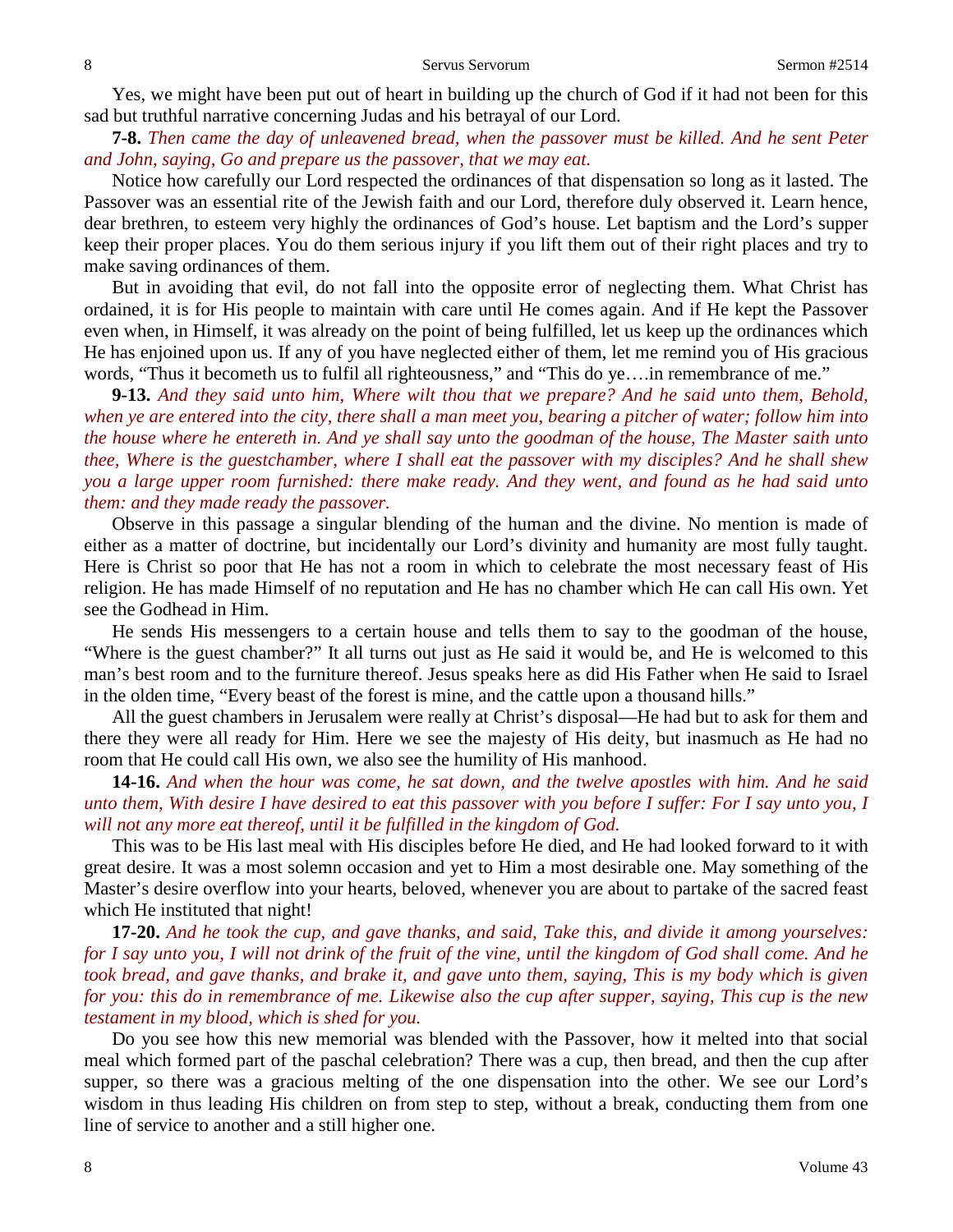#### Sermon #2514 Servus Servorum 9

**21.** *But behold, the hand of him that betrayeth me is with me on the table.* 

This was a sad and solemn fact, yet it has often been so since that night. The nearer to Christ, the farther from Him—so has it sometimes happened since. He who was in some respects the highest in the College of the Apostles became the lowest in the ranks of the children of perdition.

**22-23.** *And truly the Son of man goeth, as it was determined: but woe unto that man by whom he is betrayed! And they began to enquire among themselves, which of them it was that should do this thing.* Let us also pass that question round among ourselves.

> *"When any turn from Zion's way, (Alas, what numbers do!) Methinks I hear my Savior say, 'Wilt thou forsake Me, too?'*

*"Ah, Lord, with such a heart as mine, Unless Thou hold me fast, I feel I must, I shall decline, And prove like them at last.*

*"The help of men and angels join'd Could never reach my case; Nor can I hope relief to find But in Thy boundless grace.*

*"What anguish has that question stirr'd, If I will also go; Yet, Lord, relying on Thy Word, I humbly answer, No."*

God grant us more grace, that we may be held fast by the records of love!

**24.** *And there was also a strife among them, which of them should be accounted the greatest.*

Let me read you these two verses together. They strike me as being very remarkable. Here are two questions—"They began to enquire among themselves, which of them it was that should do this thing," that is, betray their Lord. "And there was also a strife among them, which of them should be accounted the greatest." What poor creatures we are! How we are tossed with contrary winds!

The new question comes up and yet the old question, which ought to have been smothered by it, still remains there. It is possible that Luke is here alluding to some dispute which the apostles had previously had, and now the Lord, remembering that even in the ashes of contention lived the wonted fires of ambition, would quench the last sparks of the evil fire.

**25.** *And he said unto them, The kings of the Gentiles exercise lordship over them; and they that exercise authority upon them are called benefactors.* 

The people are compelled to use sweet terms to express a very bitter bondage, so they call their tyrants "benefactors."

**26-27.** *But ye shall not be so: but he that is greatest among you, let him be as the younger; and he that is chief, as he that doth serve. For whether is greater, he that sitteth at meat, or he that serveth?* 

The guest, or the waiter at the table?

**27-31.** *Is not he that sitteth at meat? but I am among you as he that serveth. Ye are they which have continued with me in my temptations. And I appoint unto you a kingdom, as my Father hath appointed unto me; that ye may eat and drink at my table in my kingdom, and sit on thrones judging the twelve tribes of Israel. And the Lord said, Simon, Simon, behold, Satan hath desired to have you, that he may sift you as wheat:*